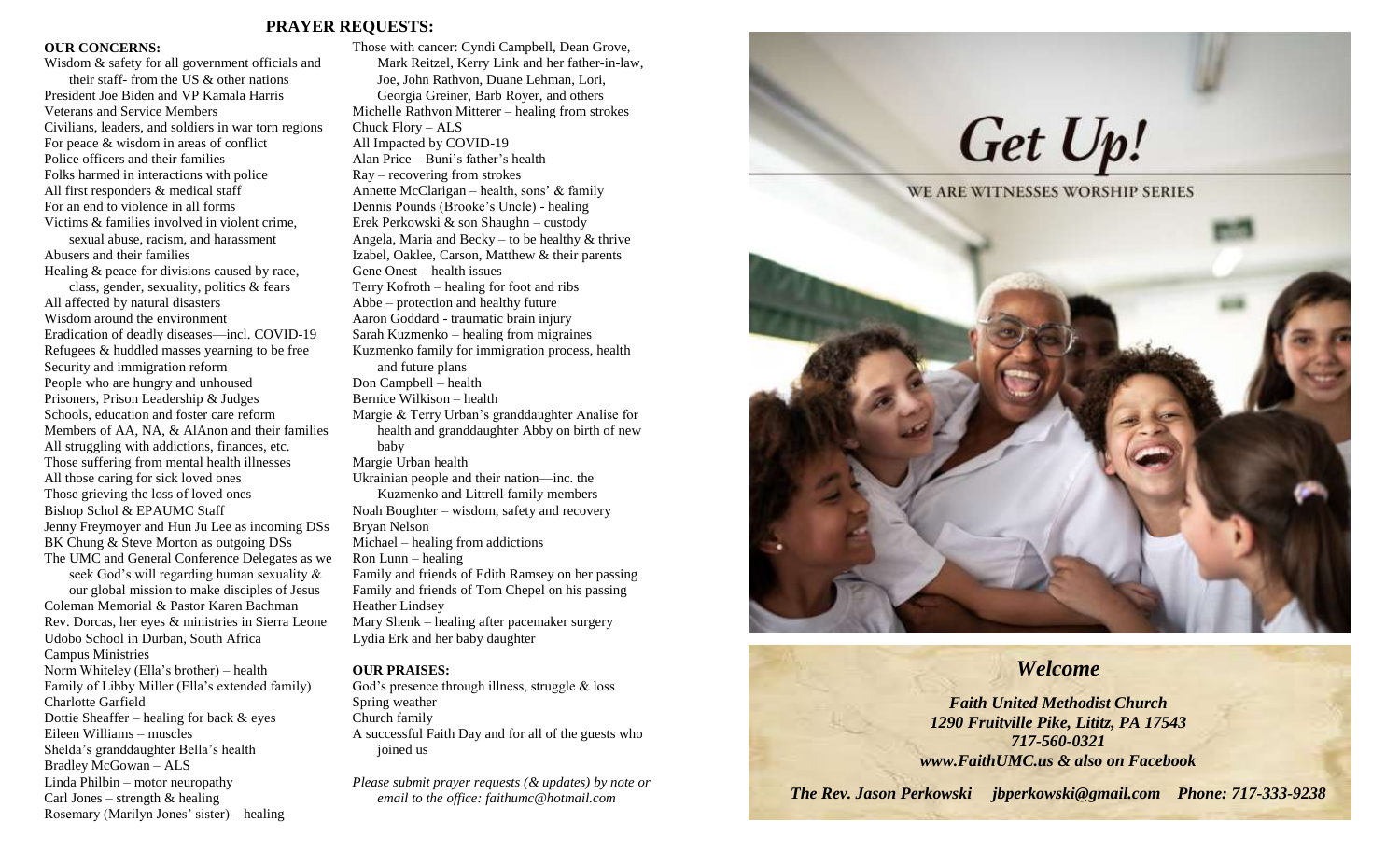## *Faith United Methodist Church*



### **May 8, 2022 at 10:30 AM – 4 th Sunday of Easter & Mother's Day**

**ELCOME:** We come together to worship God. During this season of Easter, we remember God's sacrificial, resurrecting and redeeming love. The Father has seated the Son at His Right Hand and sent the Holy Spirit to minister to us powerfully. You are welcome in this sacred space no matter who you are; from where you have come; what experiences, struggles or gifts you bring; or the questions, doubts & beliefs you carry. We are so glad you are here! *W*

**GUEST BOOK:** *If you are visiting with us for the first time, please sign the guest book in the hallway and provide us with your contact info. We would love to stay in touch with you.*

### **OUR OFFERINGS OF PRAYERS, PRESENCE, GIFTS, SERVICE & WITNESS**

*There are offering plates by the doors to the sanctuary and the altar. You may also give online or by mail.*

### **GREETINGS & ANNOUNCEMENTS Michelle Bame & Pastor Jason**

*If you're worshipping online, please 'sign in' by commenting on the video & post prayer requests, too.*

### **A TIME FOR CENTERING & PRAYER**

**\*CALL TO WORSHIP Pastor Jason & God's People**

See what love has been given to us, that we should be called children of God. **By this we know love, that Jesus Christ has come in the flesh, and lived and died, that God's** 

### **love might be made plain among us.**

Therefore, beloved, let us know love [not just] in word or in speech but in deed and in truth. **Because we love one another, we know that we have passed from death into life.**

### **This is the victory that overcomes the world, through Jesus our risen Christ. Amen.**

*Ruth Duck, Bread for the Journey, Ruth Duck, ed., (Pilgrim Press, 1981), 44.*

| *HYMN                   | He Leadeth Me                                                                  | <b>UMH #128</b>      |
|-------------------------|--------------------------------------------------------------------------------|----------------------|
| <b>SCRIPTURE LESSON</b> | Psalm 23<br>This is the Word of the Lord $-$ Thanks be to God!                 | <b>Lisa Baker</b>    |
|                         | THE PRAYERS OF GOD'S PEOPLE & THE LORD'S PRAYER                                | <b>UMH #895</b>      |
| *HYMN                   | <b>Blessed Assurance</b>                                                       | <b>UMH #369</b>      |
| <b>SCRIPTURE LESSON</b> | John 10:22-30<br>This is the Word of the Lord — Thanks be to God!              | <b>Lisa Baker</b>    |
|                         | <b>CHILDREN'S TIME &amp; HONORING THE WOMEN OF THE COMMUNITY</b>               | <b>Michelle Bame</b> |
| *HYMN                   | Precious Lord, Take My Hand                                                    | <b>UMH #474</b>      |
| <b>SCRIPTURE LESSON</b> | <b>Revelation 7:9-17</b><br>This is the Word of the Lord $-$ Thanks be to God! | <b>Lisa Baker</b>    |
| *HYMN                   | Praise You                                                                     | <b>MSFPW2#84</b>     |

| <b>SCRIPTURE LESSON</b> | Acts 9:36-43                                            | Lisa Baker          |
|-------------------------|---------------------------------------------------------|---------------------|
|                         | This is the Word of the Lord — <b>Thanks be to God!</b> |                     |
| <b>SERMON</b>           | Get Up!                                                 | <b>Pastor Jason</b> |
| *HYMN                   | Great Is Thy Faithfulness                               | <b>UMH #140</b>     |

### **BENEDICTION & SENDING FORTH**

*\* You are invited to stand*

**Director of Worship:** Shannon Edwards **AV Tech:** Dennis Meck, Sr. **Pastor:** The Rev. Jason Perkowski **Ministers:** The People of God

### **WORSHIP SERVICES ARE ALSO BROADCAST on Facebook & our website.**

**COVID PROTOCOLS: Masks are optional.** We will still be sitting every other row for social distancing.

**OFFICE COMMUNICATION:** Hours vary, so please contact us directly to see when we are available. Messages left on the office phone, 717-560-0321 or email: [faithumc@hotmail.com,](mailto:faithumc@hotmail.com) will be checked from Monday through Friday. In case of an emergency contact Pastor Jason at 717-333-9238 or [jbperkowski@gmail.com](mailto:jbperkowski@gmail.com) and leave a *detailed message*. Pastor Jason is spending time with family from Friday Noon through Saturday. Please be patient if he doesn't respond to non-emergency calls during those times.

**JUNIOR CHURCH BY ZOOM VIDEO CHAT – SUNDAYS AT 9 AM for 3 year old-4 th grade kids.** We send families the Zoom link and other resources—*contact the office if interested*.

**YOUTH GROUP, SUNDAYS, 5-7 PM** at Faith UMC.  $5<sup>th</sup>$ -12<sup>th</sup> graders are invited. Sign up in the hall or by *contacting the office to volunteer to be the 2nd adult for the evening and/or provide a snack or light dinner.* No meeting May 8 – enjoy time with your mom.

**CHATTING CLUB: MONDAYS AT 7 PM BY ZOOM** Everyone is invited to join us for these interactive discussions on different topics each week. Join us at: <https://us02web.zoom.us/j/86190453518?pwd=cEVDeDljeThaaWVlYjlQWmZjTm5oUT09>

**BIBLE STUDY on THURSDAYS at 6:30 PM** with Mike Shifflet at Oregon Community UMC.

**MORNING BIBLE STUDY – FRIDAYS AT 10AM:** Join us **in person** in the Faith UMC Fellowship Hall or by Zoom: <https://us02web.zoom.us/j/83172825482?pwd=VzBkd2p0ci9KZ1BqMUZqN1NOamh4dz09>



**VACATION BIBLE SCHOOL: July 25–29, 6-8:00 PM at Faith.** We welcome everyone's thoughts and suggestions. There are lots of ways you can help before, during and after the week of VBS. **Please let Carol know ASAP how you would like to be** 

**involved.** Thank you in advance for being a part of this ministry! Contact Carol Kennedy (VBS director) at 717-560-0321 o[r faithumc@hotmail.com.](mailto:faithumc@hotmail.com) **There will be a brief VBS meeting after worship on May 15.**

**VBS AT LONG MEMORIAL UMC July 17-21 from 6-8 PM.** Theme: *Big Fish Bay***.** To volunteer, call the LMUMC Office 717-569-2931 or plan to attend their meeting on May  $22<sup>nd</sup>$  after Worship Services.

**POWER Interfaith Lancaster County** is part of a statewide group of people of faith working on making our commonwealth more just. They are working on fair funding for public schools, positive interactions between police & communities, a healthier environment & climate, economic justice, etc. Pastor Jason invites anyone interested in learning more to contact him. **He would like to see our church officially engage in this work.**